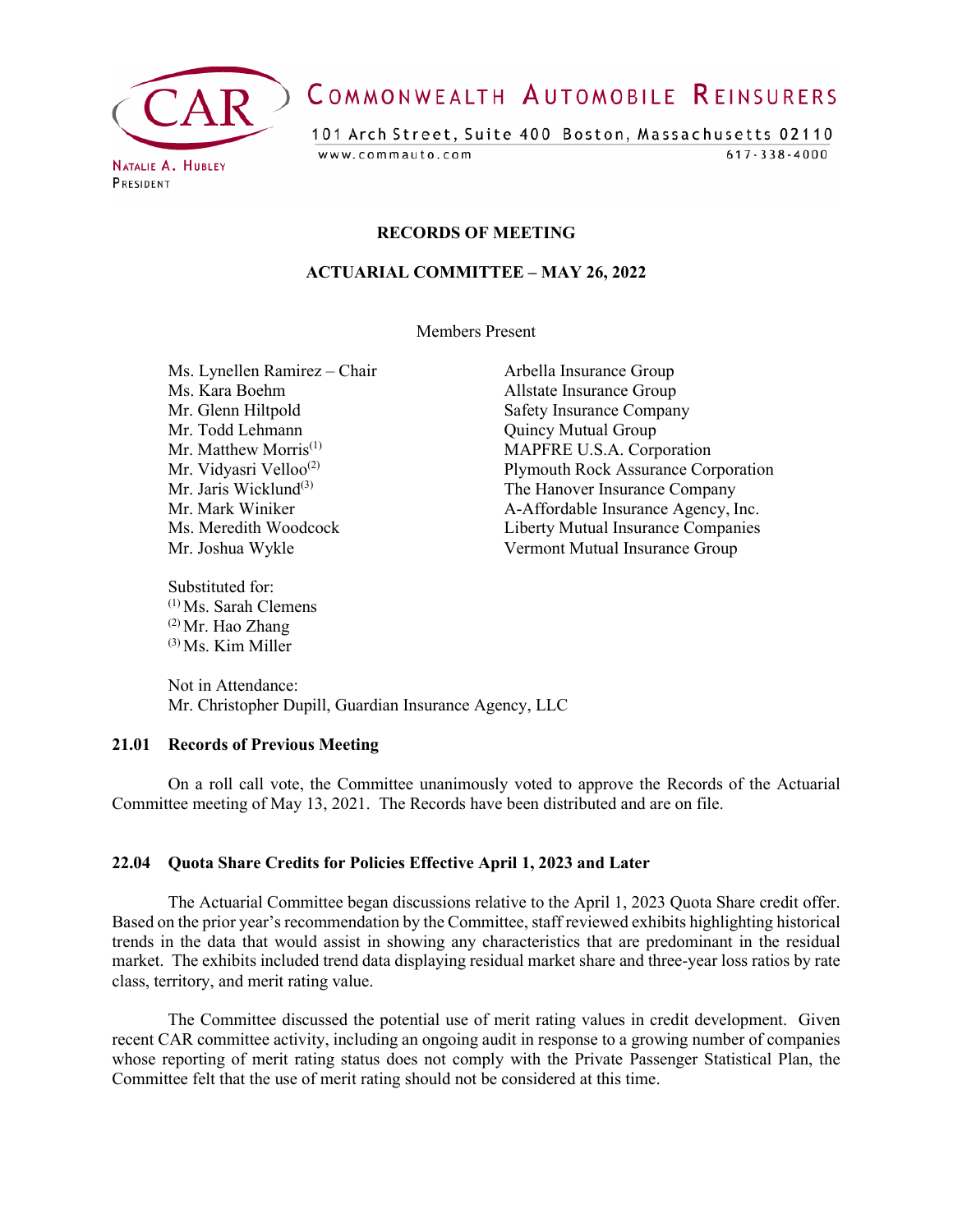In the past, the Division of Insurance (DOI) has cautioned CAR not to consider changes to credit eligibility absent a compelling reversal in the size of the residual market. The Committee noted that the current residual market rate of 0.5% continues to demonstrate a stable market. Members discussed the low residual market rate noting that competition, not credit factors, has been the key driving influence. This includes a greater number of companies writing business in Massachusetts, with the ability to rate policies in a way that they feel are adequate. In addition, some carriers are writing more non-standard, higher-risk business voluntarily. Therefore, the Committee agreed that a change to credit factors is not warranted at this time.

Given the current market conditions including but not limited to companies awaiting rate decisions and miles driven on the rise as the pandemic restrictions have lessened, the Committee agreed that the size of the residual market should be monitored going forward. Members also noted increased costs to repair vehicles as well as increased storage costs may impact how risks are evaluated. The Committee discussed if there were to be an increase to the size of the residual market, the causes driving that increase would need to be evaluated and understood.

**The Committee unanimously voted to recommend no change to the current keep-out and take-out credit factors for policies effective April 1, 2023 and subsequent.**

> TIMOTHY GALLIGAN Actuarial/Statistical Services Director

Boston, Massachusetts June 2, 2022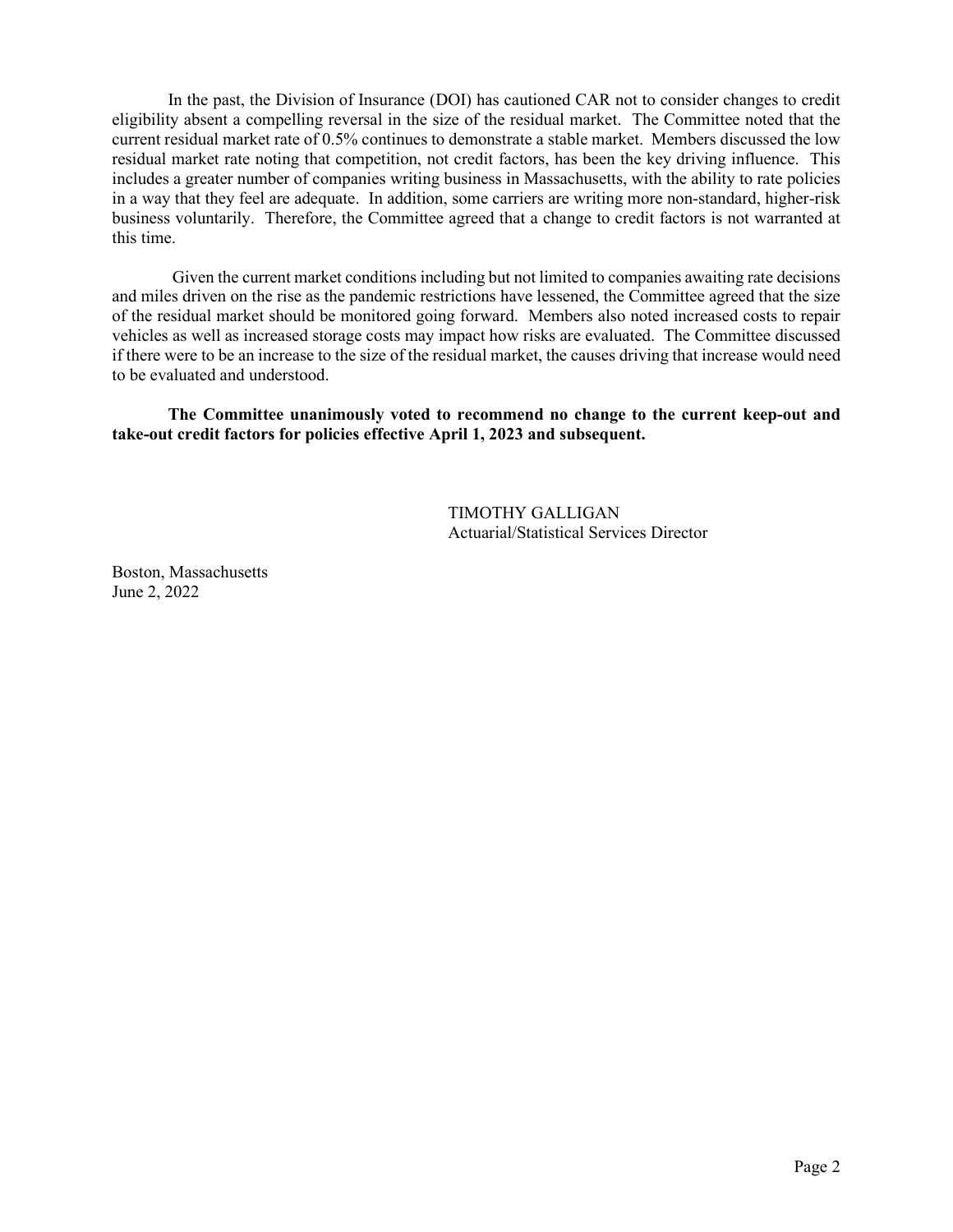## **ATTACHMENT LISTING**

Docket #AC22.02, Exhibit #1 Attendance Listing